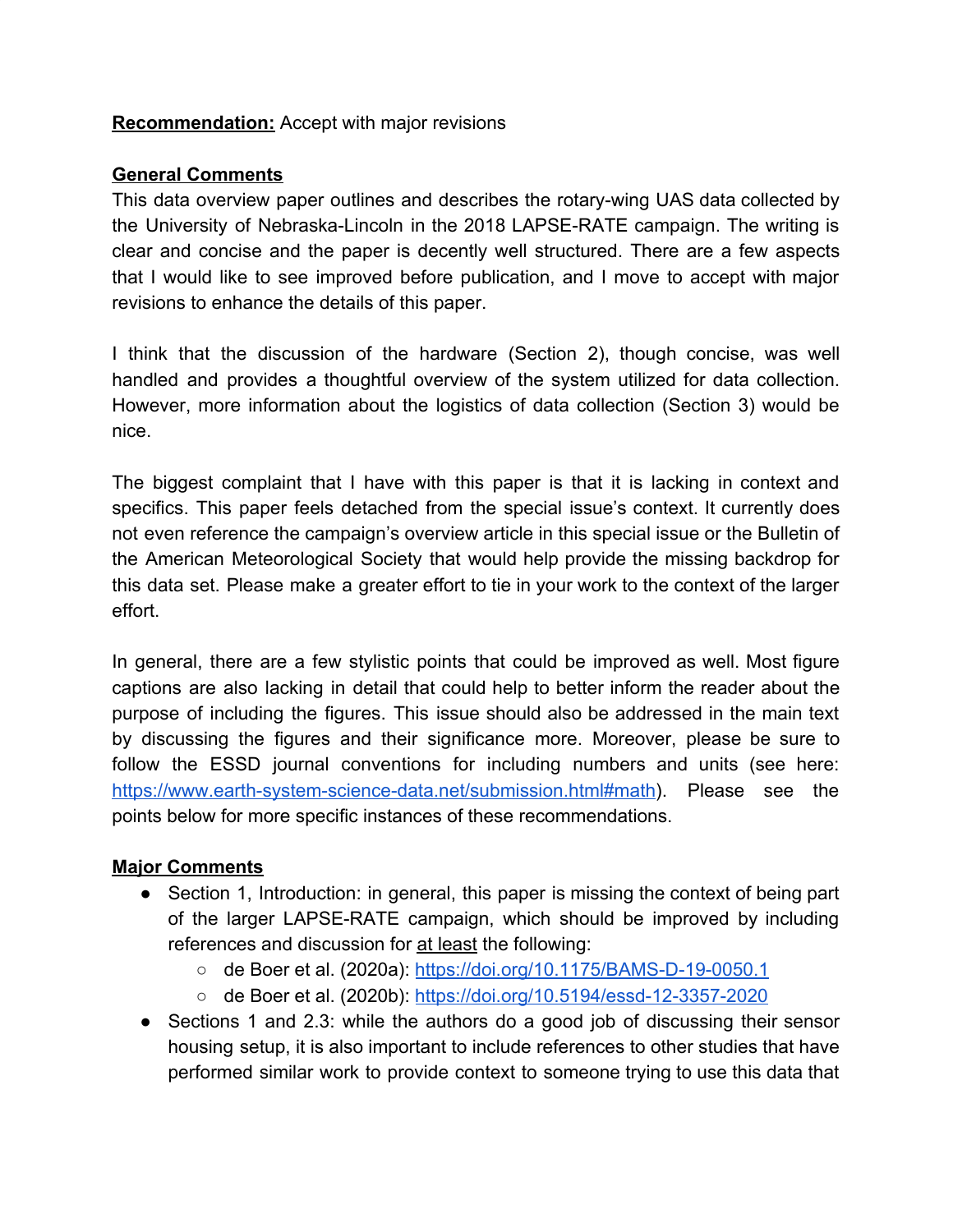may or may not be familiar with UAS sensor housing and limitations. I would therefore like to see the following:

- Provide more discussion/details here from the the Islam et al. (2019) paper to better contextualize this specific aircraft.
- $\circ$  Depending on the specific details you include from the Islam et al. (2019) study, it would also be beneficial to elaborate more on the Villa et al. (2016), and Prudden et al. (2016) studies.
- More context could be added by including and possibly briefly discussing the Greene et al. (2019) study [\(https://doi.org/10.3390/s19061470](https://doi.org/10.3390/s19061470)), which is effectively a continuation of their 2018 study you already cited and is more closely related to the applications of the sUAS discussed in this ESSD paper.
- Section 3.1 (L 107): The reader has no context for what these sites are without the introduction of the LAPSE-RATE campaign as a whole, which is currently missing from Section 1. Please provide proper context (and citations) to how these sites fit with the larger campaign as well as some details about them.
- Section 3.2: I think this section would benefit from further organization, more specifically by splitting each day into subsections and provide more details per day (please look at the other accepted/published papers in this ESSD special edition).
- L 142: You mention using a "zero-order-hold-method" here as your main data processing method. Please elaborate what this method is and how you applied it here in constructing your data files.
- Section 3: In Line 124, you mention you could not go to altitudes above 120 m because the NOTAM was not active. This sentence is a bit misleading because there is no mention of how else you accessed the airspace and generally the NOTAM is just the proof the request was filed properly. This section would benefit from what permissions you relied on (COA or 107 exemption) and what your maximum allowed altitude was. With more people getting into sUAS work, it's important for people within our community to be transparent about how to legally do this work.
- Section 5 Special topics of interest (L 152): I very much enjoy the presentation of how this data set can be used to examine broader questions of platform and sensor performance. However there is little to no context as to why these topics are important for people outside our community who might be interested in using this as sounding data. I suggest you provide few sentences of background as to why each of these are important before saying which flights may be utilized to examine this phenomena. For example, what are some of the challenges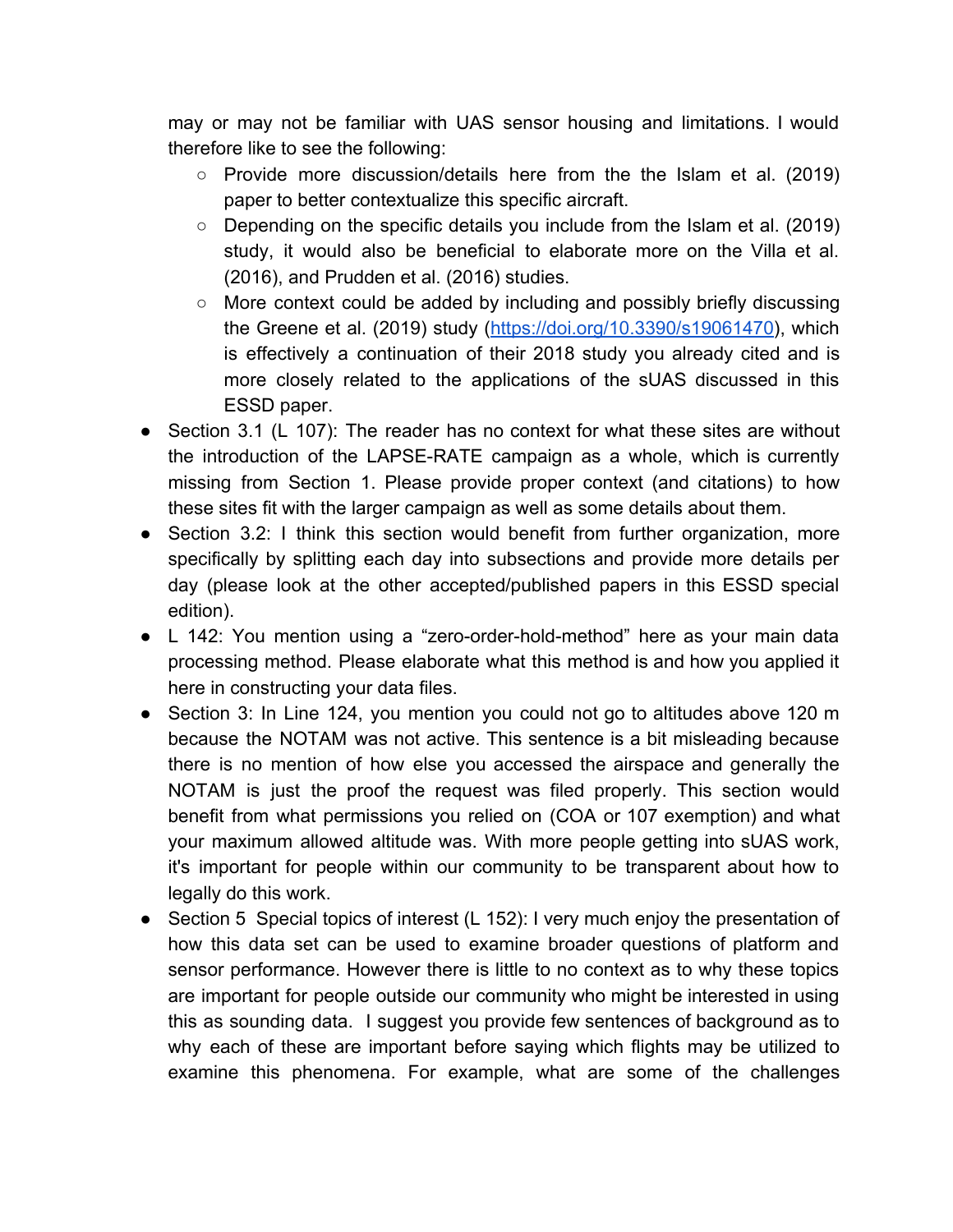associated with not optimizing ascent/descent speeds? Wind direction versus sampling?

● Figures 4 and 5: I'm not sure I understand the utility of presenting the data in this manner. Especially in the humidity sensors you seem to be having a fair bit of hysteresis. Please provide discussion as to whether this is an accurate depiction of the environmental variability or if it more closely linked to sensor hysteresis.

## **Minor Comments**

- L 8: replace "temperature/humidity sensors" with "temperature and humidity sensors"
- L 8: I believe there is a subject/verb disagreement in "...attempt to separate them…"
- L 14-15: more references providing examples of how multirotor UASs are gaining popularity would be useful
- L 16-16: What are some examples of applications that would benefit from sounding data with increased spatiotemporal resolution? Additional references and specifics here would be nice.
- L 20: please define the acronym "CLOUD-MAP"
- L 25: what do you mean by "validity of the measurement"? Please elaborate.
- L 39: to conclude the introduction, please include a general outline for how the rest of the paper is organized.
- L 44: there should be a space between the number and units; "mm" should not be italicized
- L 47: change instances of "m/s" to use a "-1" exponent instead
- L 50, Section 2.2 header: remove the colon at the end
- L 54: remove the comma after "GPS" at the start of the line
- L 55: insert a space between "1 Hz"
- L 56: please define the acronym "DAQ" as this is the first instance of use
- L 61: insert "the" so it reads: "In the data files, the first two sensors…"
- L 70: unit conventions on 5m/s
- L 79: 'Fail' should be 'failure'.
- L 81: insert a comma to read as: "...DAQ, debugging, and periodic..."
- L 84: 'Interface' should be 'interfaces'.
- L 90: please connect these sensor descriptions back to the diagram of the UAS in Figure 1 for reference.
- Section 2.5 in general: please make the boldface headers into subsubsections. For example, L 91 should change to: "2.5.1 UAS platform M600P1", etc.
- L 100: add an "s" onto the end of "sensor" to read as: "It also allows comparison of the sensors mounted on…"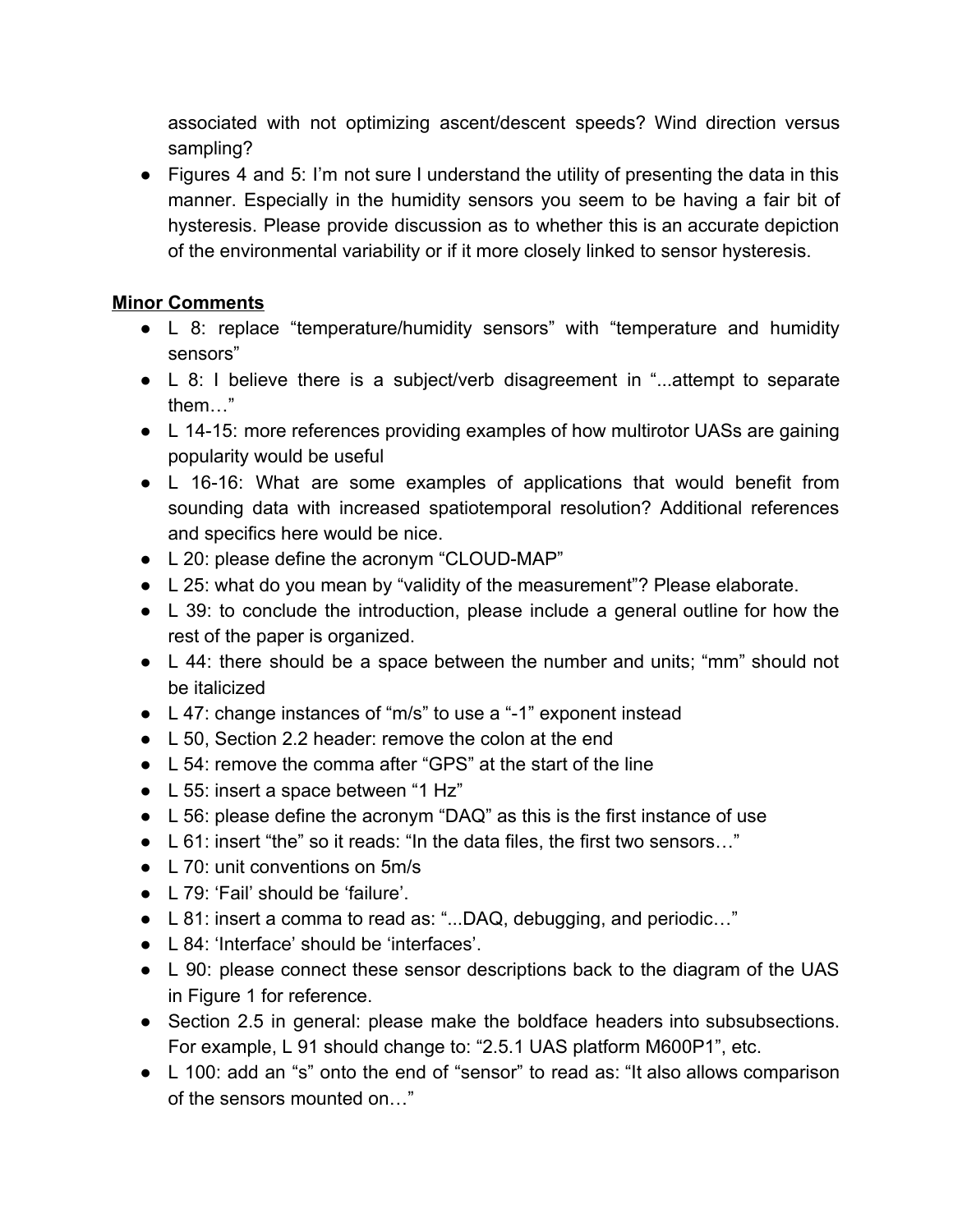- L 101: Add a comma after "when the primary sensors fail,"
- L 101: Remove the comma in the date at the end of the line to read as "17 July 2018".
- L 103: fix the unit conventions for "grams"
- L 105, Section 3 header: remove the comma after "locations"
- L107: add an "and" and "the" to read as: "...Leach, India, and Charlie in the LAPSE-RATE flight campaign".
- L 113-114: "ascended to the height of the MURC tower." How tall is that?
- L 113-114: fix the unit conventions for m, m/s, and seconds.
- $\bullet$  L 119; fix the unit conventions for m and m/s
- L 119: change "in Golf and Gamma location" to "at the Golf and Gamma locations"
- L 120-121: Please split up the weather descriptions here and for the other days into multiple complete sentences.
- L 124: fix unit conventions for m and m/s
- L 127: add an "s" at the end of "condition"
- L 141: add "the" in front of "UAS flight controller"
- L 143: "1 second" should be "1 s" to be consistent with unit conventions
- L 150: please describe the file conventions in detail here even though it is also included in the README file to be consistent with the other published/accepted papers in this ESSD special issue.
- Section 5 in general: please specify subsections for the bold headings and remove the colons after the headings. For example, L 154 should read as: "5.1: Calibration".
- L 160: date format earlier in the paper was DD month YYYY; please change to be consistent here
- L 161: add a local conversion to MDT from UTC
- $\bullet$  L 161-162: unit conventions for m and m/s
- L 165: unit conventions for m/s
- L 171-173: this information more appropriately belongs in the caption for Figure 3
- L 174: change wording at the beginning to be: "Figures 4 and 5 show primary sensor…"
- L 195, References section: please alphabetize your references
- Table 3: No. of Flight should be plural
- Table 3: Please make more noticeable if multiple aircraft are at the same location for a day (e.g., add an "&" in between them)
- Figure 1: additional close-up photos of the shields and under-body should be included to give the reader a better spatial understanding of the UAS sensor payload